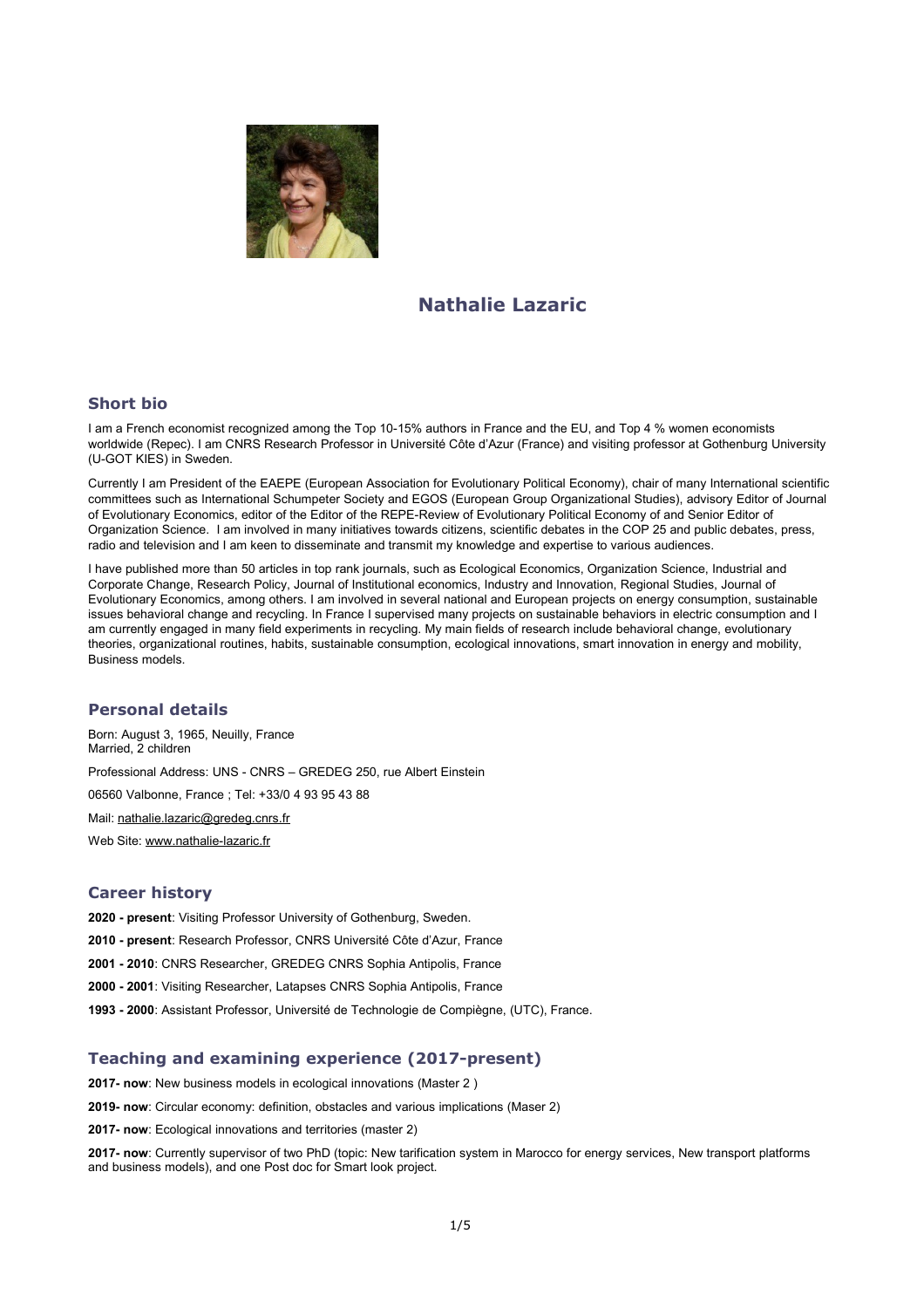## **Distinctions**

Top 4% Women Economists Top 10-15% Authors in France and the EU Google Scholar quotes: 3192 h-index: 27, h i10 index: 54

## **Honours, administrative and editorial experiences (2010-present)**

**2016-today**: President of EAEPE (European Association for Evolutionary Economics)

**2009-today**: editor of the REPE-Review of Evolutionary Political Economy

**2003-today**: Guest editor for Industrial and Corporate Change, Journal of Evolutionary Economics, JOIE, Organization Science, Revue Economique

**2014-today**: Advisory Editor for Journal of Evolutionary Economics

**2014-2019**: Convenor of the standing group «Routines dynamics » EGOS, with Martha Feldman, Luciana d'Adderio and Brian Pentland

**2014- 2018**: Expert for ANRT (Agence Nationale de Recherche et de Technologie- the French National Association for Research and Technology-) ; ANR (Agence Nationale de recherche -The French National Research Agency) ; ADEME (Agence de l'Environnement [et de la Maîtrise de l'Énergie](http://www.ademe.fr/) [Environmental Government Agency for sustainable development-\)](http://www.ademe.fr/)

**2010-present**: Reviewer for journals: Industrial and Corporate Change, Organization Science, Academy of Management Journal, Journal of Evolutionary Economics, JOIE, Research Policy, Industry and innovation, Economie Appliquée, RERU, Revue Economique, Cambridge Journal of Economics, Regional Studies, Journal of Management Studies, Structural and Dynamic Change, Industry and Innovation, Journal of Business Research, Economie appliquée, Economies et sociétés, Revue de la Régulation, Revue d'Economie Industrielle

## **Research grants (principal investigator of research projects -since 2010)**

**2021-2025**: ABSolEU (Paving the way for an ABS recycling revolution in the EU, signed in December 2021, and start June 2022). PI : UCA ( Nathalie Lazaric and Nathanael Guigo de l'Institut de Chimie de Nice). HORIZON-CL4-2021-RESILIENCE-01-Project: 101058636 -Partners UCA (PI), CNRS, BIC, LEGO, Volvo Cars, Trinseo, Galloo, RISE, Prospex Institute, Standarder, Jotne (funds : 7 657 022, 00 euros).

**2021-2023**: BIOLOOP -Laboratory of New BIOsourced Polymers for a Circular Economy-CNRS PRIME TEAM. Partners UMR 5223 IMP (Institut des Matériaux Polymères), and UMR 5206 TRIANGLE, INSA Lyon; Interdisciplinary team with chemists and economists on the issues of recycling biosourced materials. Exploratory project funded by CNRS (20 00 Euros).

**2017-2020**: SMART LOOK: Learning by looking –uses and diffusion of Energy Monitoring Devices in Monaco, funded by SMEG (Société Monégasque d'Electricité et de gaz) (190 000 euros).

**2014-2016**: GRECOD2, Inequalities and sustainable consumption with Jean Belin (Université de Bordeaux IV), funded by Ministry of Ecology and Sustainable development.

**2011-2013**: TICELEC - IT for sustainable behaviours in electric consumption (funded by Région PACA, ADEME, Conseil Général 06).

**2010-2013**: GRECOD (Groupe de REcherche sur la COnsommation Durable: Une étude des profils de consommation écologiques -Research Group on Sustainable Consumption-), Funded by ADEME with University of Bordeaux IV.

## **Projects submitted**

A SOciety of Reuse and RecYcLing? (SO RRYL). Leaders: J-B. Bahers (Université de Nantes), M. Durand (Université du Mans), N. Lazaric (Université Côte d'Azur), L. Rocher (Université de Lyon), Y-P. Tastevin (UCAS); Partners: O. Brette, E. Cossart, R.Garcier and L. Rocher (Université de Lyon); D.Florentin (PSL); B. Florin, D.Violeau, F. Troin (Université de Tours) ; A. Kirakozian (Université de Lorraine) ; A. Pierrat (Université du Mans); B. Monsaingeon and D. Roux (Université de Reims). Funds: Priority exploratory Research Programs and Equipment (PEPR); ANR application: 1 200 000 euros, 48 months.

Household waste (HW). Leaders: L. Barna and P. Guiraud (INSA Toulouse), Y. Chalamet (UJM Saint-Etienne), M. Durand (Université du Mans), A. Kirakozian (Université de Lorraine) N. Lazaric (Université Côte d'Azur). Partners: S. Bacconnier (Université du Mans); L. Montastruc, S.Negny and C. Azzaro- Pantel (INP Toulouse); C. Vienne, M. Costin, J. Rathore and J. Escoda (Université Paris-Saclay); A. De Ryck, A. Chamayou, R. Calvet, P. Accart, S. Del Confetto, L. Devriendt, S. Patry and J-M. Sabathier (IMT Albi) ; O. Brette (Université de Lyon); P. Zeppini and M. Pezzoni (Université Côte d'Azur), P. Guiraud (INSA Toulouse), N. Arfaoui (Université Catholique de Lyon). Funds: Priority exploratory Research Programs and Equipment (PEPR); ANR Application :1 000 000 euros, 48 months.

## **Publications**

#### **Books**

**2010**: Les théories économiques évolutionnistes –Evolutionary foundations-, Repères, Paris, La découverte.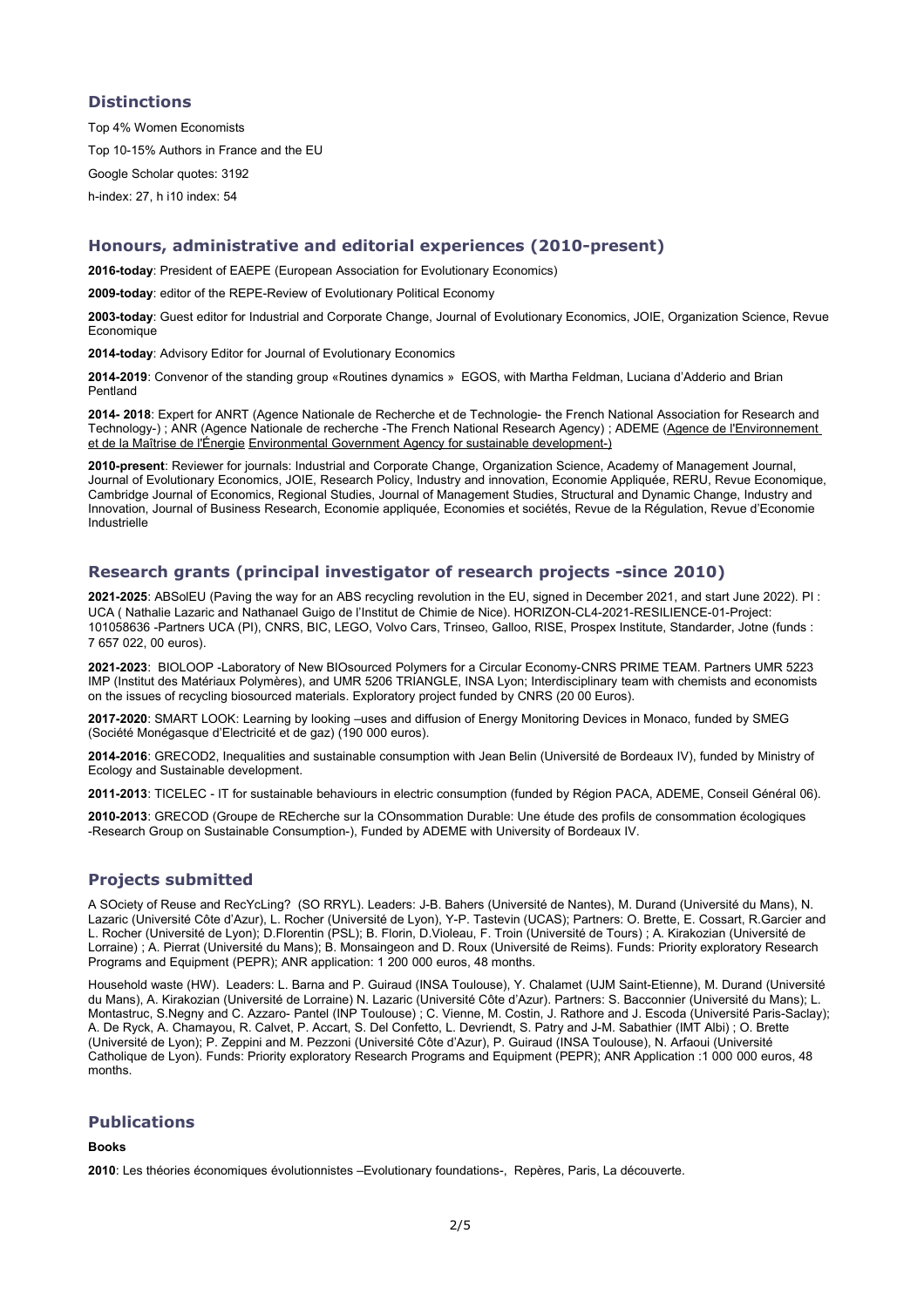#### **Books (edited books)**

**2012**: Handbook of Knowledge and Economics, (2012) Edward Elgar, Londres, with Arena R. and Festré A.

**2009**: Organizational routines: advances in empirical research, Edward Elgar, Cheltenham, with M. Becker

**2003**: Knowledge, Learning and Routines, Critical Studies in Economic Institutions, 2 Volumes, with E. Lorenz

**1998**: Trust and Economic Learning, Edward Elgar, London, with Edward Lorenz.

#### **Articles**

**2022** : Lazaric Nathalie & Toumi Mira, [Reducing consumption of electricity: A field experiment in Monaco with boosts and goal setting,](https://scholar.google.com/citations?view_op=view_citation&hl=fr&user=xLZGTgUAAAAJ&sortby=pubdate&citation_for_view=xLZGTgUAAAAJ:uLbwQdceFCQC) *Ecological Economics*, 191, 107231

**2021**: Parmentier Cajaiba Aura, Lazaric Nathalie & Cajaiba Santana Giovany, The effortful emergence of routines: Binding old and new paradigms together, *Journal of Evolutionary Economics*, 31 (1), pp. 33-63.

**2020**: Belaïd Fateh, Ben Youssef Adel & Lazaric Nathalie, Scrutinizing the rebound effect for French households using quantile regression and data from an original survey*, Ecological Economics*, 176, pp.106-255

**2020**: Attour Amel, Baudino Marco, Krafft Jackie & [Lazaric](https://scholar.google.fr/citations?user=xLZGTgUAAAAJ&hl=fr&oi=sra) Nathalie, Determinants of smart energy tracking application use at the city level: Evidence from France, *Energy Policy*, 147,111866.

**2020**: Attour Amel [&Lazaric](https://scholar.google.fr/citations?user=xLZGTgUAAAAJ&hl=fr&oi=sra) Nathalie, From knowledge to business ecosystems: emergence of an entrepreneurial activity during knowledge replication, *Small Business Economics*, 54, pp. 575-587.

**2020**: Cincotti Silvano, Elsner Wolfram, Lazaric Nathalie, Nesvetailova Anastasia & Stockhammer Engelbert, Evolutionary Political Economy inaugural issue, part 2. *Review of Evolutionary Political Economy*, 1, pp. 145-148

**2020**: Cincotti Silvano, Elsner Wolfram, Lazaric Nathalie, Nesvetailova Anastasia et Stockhammer Engelbert (2020), Towards an evolutionary political economy, *Review of Evolutionary Political Economy*, 1, pp.1-12,

**2020**: Lazaric Nathalie, Le Guel Fabrice, Belin Jean, Oltra Vanessa, Lavaud Sébastien & Douai Ali (2020), Determinants of sustainable consumption in France: the importance of social influence and environmental values, *Journal of Evolutionary Economics.* 30, pp. 1337- 1366.

**2020**: Lazaric Nathalie, Tridico, Pasquale & Fadda Sébastiano, Governing structural change and sustainability through (new) institutions and organizations, *Journal of Evolutionary Economics*, 30, pp. 1267–1273

**2019**: [Belin](https://www.tandfonline.com/author/Belin%2C+Jean) Jean[, Guille](https://www.tandfonline.com/author/Guille%2C+Marianne) Marianne[, Lazaric](https://www.tandfonline.com/author/Lazaric%2C+Nathalie) Nathalie & [Mérindol](https://www.tandfonline.com/author/M%C3%A9rindol%2C+Val%C3%A9rie) Valérie, Defense Firms Adapting to Major Changes in the French R&D Funding System, *Defence and Peace Economics*, 30 (2) pp. 142-158.

**2017**: Kendel A., Lazaric N., Maréchal K., What do people 'learn by looking' at direct feedback on their energy consumption? Results of a field study in Southern France, *Energy Policy*, 108, 593-605.

**2017**: Brette O., Lazaric N., da Vieira V., 2017, Habit, Decision Making and Rationality: Comparing Thorstein Veblen and Early Herbert Simon, *Journal of Economic Issues*, (3), 567-587.

**2016**: Feldman, M.S., Pentland, B. T., D'Adderio, L., Lazaric, N., Beyond routines as things: Introduction to the special issue on routine dynamics, *Organization Science*, 27(3):505-513.

**2015**: Kendel A., Lazaric N., The diffusion of smart meters in France: A discussion of empirical evidence and the implications for smart cities in France, *Journal of Strategy and Management*, 8(3) 231-244.

**2014:** Lazaric N., Raybaut A., "Do incentive systems spur work motivations of inventors in high-tech firms: A group-based perspective", *Journal of Evolutionary Economics*, (24), 135-157.

**2014:** Brette O., Bühler T., Lazaric N., Maréchal K "Reconsidering the nature and effects of habits in urban transportation behavior", *Journal of Institutional Economics* , (10) 399-426.

**2014:** Ayerbe C., Lazaric N., Callois M., Mitkova L, "The new challenges of organizing intellectual property in complex industries: a discussion based on the case of Thales",*Technovation*, (34) 232-241,

**2014:** Lazaric N., Jin J., Douai A., Ayerbe C., "Role of Users in the Developing Eco-Innovation: Comparative case research in China and France", Economies et Sociétés, série W. n° 15, 455-476.

**2013**: Cantner U., Dinopoulos E., Hanusch H., Orsenigo L., Lazaric N., Carlaw K., Fontana R., Mc Cann C., Pyka A., "Obituary: Steven Klepper", *Journal of Evolutionary Economics,* 23(3), 503-505.

**2013**: Bonnin de Toffoli C. & Lazaric N., 2013, « Consommation Durable et sécurité alimentaire », *Revue Juridique de l'Environnement*, 4, pp 625- 635.

**2012**: Ayerbe C., Lazaric N., Mitkova L., Callois M., « Nouveaux enjeux d'organisation de la propriété industrielle dans les industries complexes: une discussion à partir du cas Thales », *Revue d'Economie Industrielle*, (137) 9-41.

**2012**: D'Adderio, L., Feldman M., Lazaric N., Pentland B., « Special Issue on Routines dynamics, Exploring sources of stability and changes in Organizations », *Organization Science*, 23 (6), 1782-1784.

**2011**: Lazaric N., "Organizational routines and cognition: an introduction to empirical and analytical contributions", *Journal Of Institutional Economics*, 7(2) June, 147-156.

**2011**: Lazaric N., Mérindol V., Rochhia. S., "Changes in the French defence innovation system: New roles and capabilities for the Government Agency for Defence, *Industry and Innovation*, Vol. 18(5), July, 509-530.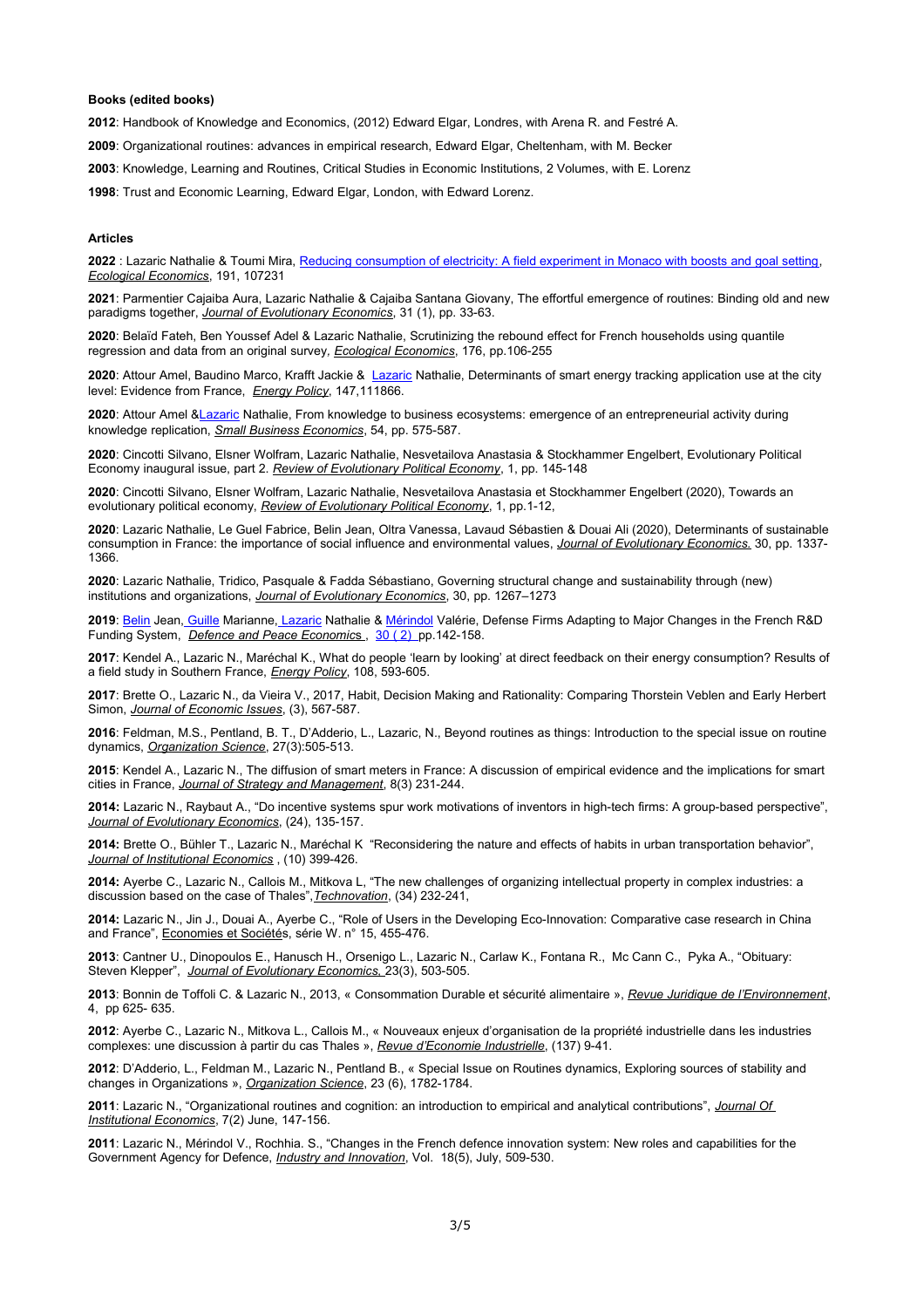**2010**: Maréchal K., Lazaric N., "Overcoming inertia: insights from evolutionary economics into improved energy and climate policy", *Climate Policy*, (10), 103-119.

**2009**: Guillou, S., Lazaric N., Longhi, C., Rochhia, S., "The French defence industry in the knowledge management era: a historical overview and evidence from empirical data", Vol. 18 (1): *Research Policy*, 170-180.

**2008**: Huet F., Lazaric N., "Capacité d'absorption et d'interaction: une étude de la coopération dans les PME françaises", *Revue d'économie Industrielle*, n°121, premier trimestre, 60-75.

**2008:** Lazaric N., C. Longhi, C. Thomas, "Gatekeepers of Knowledge versus Platforms of Knowledge: From potential to realized absorptive capacity", *Regional Studies*, Vol. 42, (6): 837-852.

**2008**: Lazaric N., Rochhia S. et Mérindol V., 2008, "Changements organisationnel et institutionnel dans l'industrie de la defense", *Economie et institutions*, numéro spécial sur l'économie de la défense, Vol. 12 et 13, 31-60.

**2007**: Lazaric N., A. Raybaut. 2007, "Knowledge, Hierarchy and incentives: Why human resource policy and trust matter," *International Journal of Technology and Globalisation*, Vol. 3, (1), 8-23.

**2005:** Lazaric N., B. Denis. "Routinisation and memorisation of tasks inside a workshop: an illustration through a case study", *Industrial and Corporate Change*, Vol. 14, (5), 873- 896.

**2005**: M. Becker, Lazaric N., R. Nelson et S. Winter, "Applying organizational routines in understanding organizational change" *Industrial and Corporate Change*, Vol. 14 (5), 775-791.

**2005**: N. Lazaric, A. Raybaut, "Knowledge, hierarchy and the selection of routines: an interpretative model with group interactions", *Journal of Evolutionary Economics*, 15, 393-421,

**2004:** F. Huet., Lazaric N., "Apprentissage coopératif et complémentarité des mécanismes de coordination: une étude empirique, *Economies et Sociétés*, 8, 2073-2103.

**2004**: N. Lazaric, "Book review: Conventions and Structures in Economics Organization: Markets, Networks and Hierarchies", *Journal of Evolutionary Economics*, 15, (4), 121 -124.

**2004**: Lazaric N., "Reconfiguring "communities of practices" through codification of knowledge: The French blast furnace case study", *European Journal of Economic and Social Systems*, vol. 18: 61-79.

**2004**: Lazaric N., A. Raybaut, "Knowledge creation facing hierarchy: the dynamics of groups inside the firm, JASSS *Journal of Artificial Societies and Social Simulation* w://jasss.soc.surrey.ac.uk/7/2/3/html. Translated in Russian in Journal Management Digest

**2003**: N. Lazaric, P.A. Mangolte et M.L. Massue, "Articulation and codification of collective know how in the steel industry: some evidence in the French blast furnace", *Research Policy*, 32, 1829-1847.

**2003**: Arena, R et Lazaric N., "La théorie évolutionniste du changement économique de Nelson et Winter: une analyse économique retrospective", *Revue Economique*, Volume 54, Mars, 329-354.

**2003**: Arena, R et Lazaric N., "La théorie évolutionniste 20 ans après: une introduction", *Revue Economique*, Volume 54, Mars, 323- 329.

**2003**: Becker M., Lazaric N., "The influence of knowledge in the replication of routines", *Economie Appliquée*, Tome LVI, n° 3, Septembre, 65-94

**2002**: Lazaric N., P.A. Mangolte et M.L. Massue, "Capitalisation des connaissances et transformation de la routine organisationnelle: le cas Sachem", *Revue d'Economie Industrielle*, n ° 101, 4 ième trimestre, 65-86.

**2001**: Lazaric N., B. Denis, "How and why routines change: some lessons from the articulation of knowledge with ISO 9002 implementation in the food industry", *Economies et Sociétés*, n° 6, 585-612.

**2000**: Lazaric N., "The role of routines, rules and habits in collective learning: some epistemological and ontological considerations", *European Journal of Economic and Social Systems*, Vol. 14, n° 2:157-171.

**2001**: Lazaric N., L. Marengo, "Towards a characterization of knowledge and assets created in technological agreements: some empirical evidence in the automobile-robotics sector", *Industrial and Corporate Change*, Vol. 9, n° 2, 53-86.

**2000:** Lazaric N., "Apprentissage collectif, routines et compétences : richesses et apories de la théorie évolutionniste", *Technologies, Idéologies, Pratiques*, Vol. 14, n° 1: 31-57.

**1999:** Lazaric N., P. A. Mangolte, 1999, "Routines in practice: some criticisms of the cognitive perspective", *Revista di Economia Contemporanea*, n° 5, Janeiro-Junho: 7-36.

**1998**: Lazaric N., P. A. Mangolte, 1988, "Routines et mémoire organisationnelle : un questionnement critique de la perspective cognitiviste", *Revue Internationale de Systémique*, Vol. 12, n° 1 : 27-49.

**1998**: Divry C., Lazaric N., 1998, "Mémoire organisationnelle et codification des connaissances", *Revue Internationale de Systémique*, Vol. 12, n° 1: 3-11.

**1996:** Lazaric N., Organizational learning and combinative capacity during technological agreements: some empirical evidence in the Robotic Sector, *Revue Internationale de Systémique*, Vol. 10, n° 3: 22-40.

**1992**: Lazaric N., "Origines et développement de la robotique", *Revue d'Economie Industrielle*, n° 61, 3 ième trimestre, 54-67.

## **Guest speaker or Keynote (2010-present, selection)**

Lazaric N., Evolution and institution. Behaviour to complexity in Economics, A workshop on Future of Economics, Thapar Institute & The Open University, India, online conference, 26 may 2021.